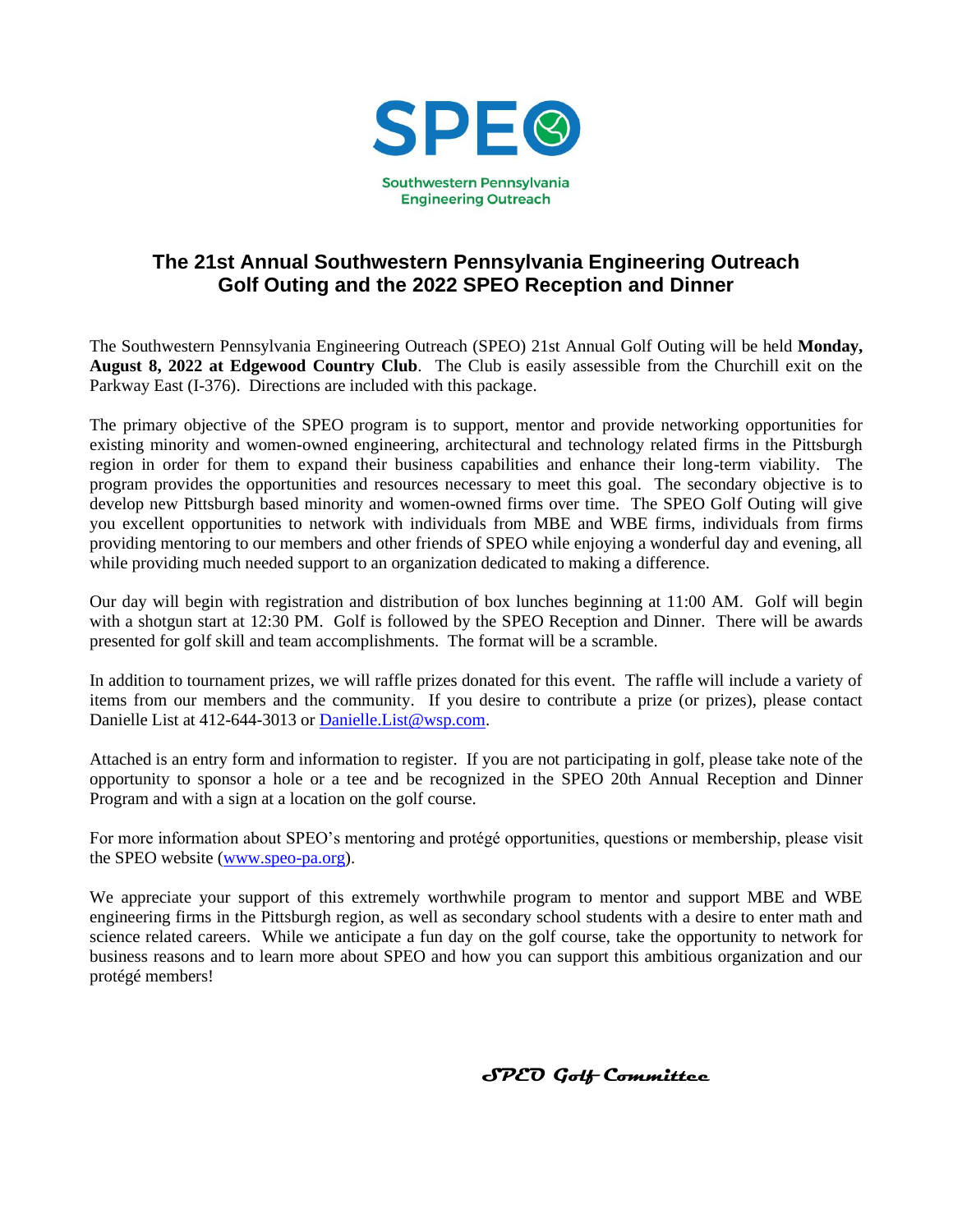

## **21st Annual SPEO Golf Outing & SPEO Reception and Dinner**

## Edgewood Country Club August 8, 2022

11:00 AM Registration/Distribution of Box Lunches 12:30 PM Shotgun Start 5:30 PM SPEO Reception 6:30 PM SPEO Dinner

#### **Individual Golfers**

Individual Golfer.......................................................................................................................................... \$250.00 Individual Golfer – Protégé Member ........................................................................................................... \$225.00 - Entitles you to *lunch, golf and cart; and the SPEO Reception and Dinner*

#### **Non-Member Foursome**

Golf Foursome – All non-members ............................................................................................................. \$950.00 - Entitles four (4) participants to *lunch, golf and cart; and the SPEO Reception and Dinner; plus a \$100.00 credit on your first year's membership* to SPEO for company or one individual if used by October 31, 2022.

## **Member Foursome**

Golf Foursome with one (1) or more SPEO members................................................................................. \$850.00 Protégé Foursome with one (1) or more SPEO protégé members............................................................... \$750.00 - Entitles four (4) to *lunch, golf and cart; and the SPEO Reception and Dinner, plus a "sign" on a tee or green* displaying your company name and program recognition.

#### **Sponsorship**

Sponsorship Only......................................................................................................................................... \$200.00

- Entitles you to a *sign on a green or tee displaying your company name* and program recognition.
- Included with registration of a Golf Foursome

**SPEO Reception and Dinner** (included with golf packages described above)

SPEO Reception and Dinner Only............................................................................................................... \$ 85.00

\* *Signage/program recognition is not guaranteed if check and registration information is not received by July 22, 2022.* **NOTE: Payment must be received to participate in the event!!!**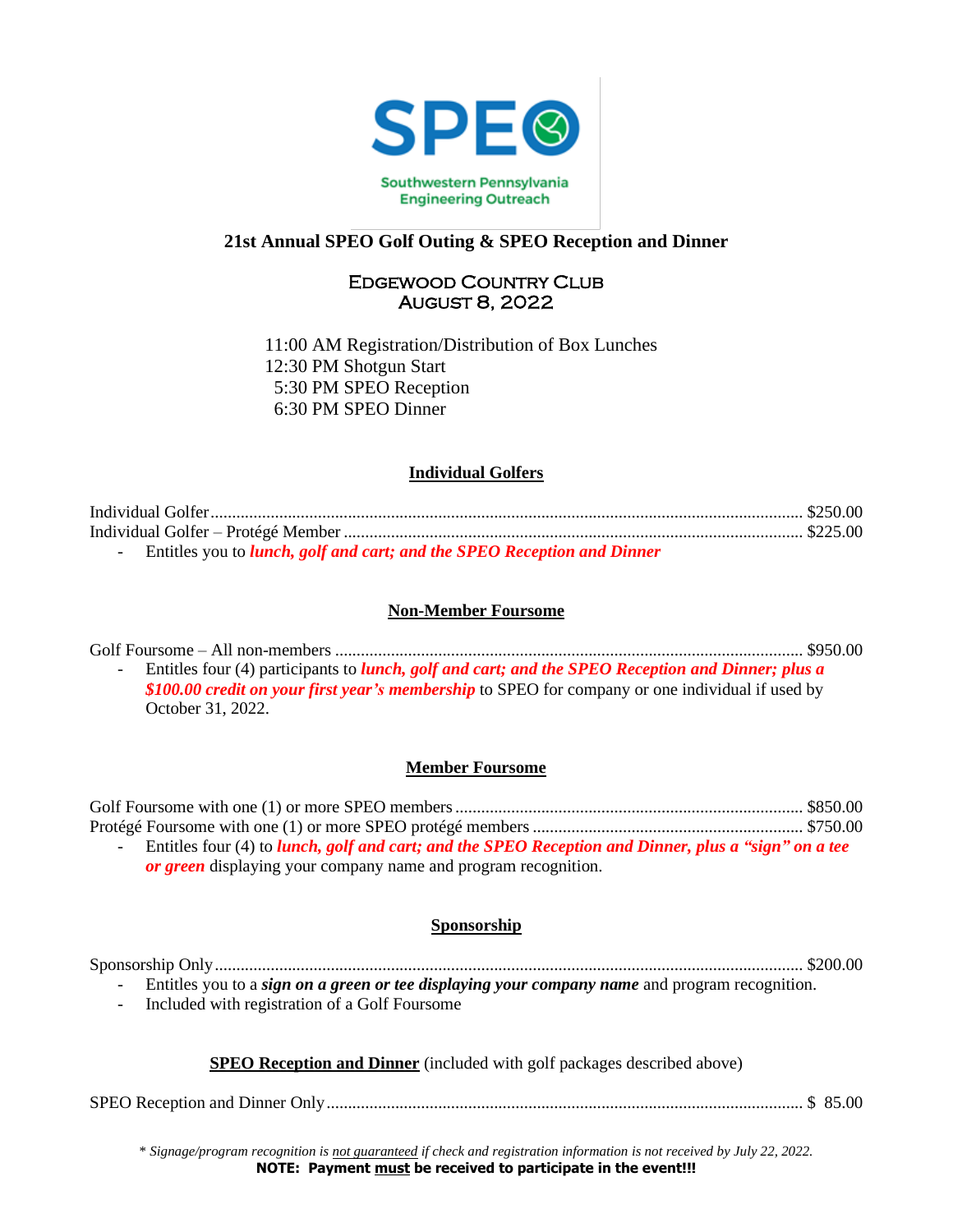

## **2022 REGISTRATION FORM**

Edgewood country club•100 churchill road • penn hills, Pa 15235

|    | <b>Contact Person Information:</b><br>Name:<br>Company:<br>Address:<br>City, State, Zip:<br>Cell Phone No.: *<br>Email Address: *<br>* In the event inclement weather affects the event, the committee will endeavor to contact the contact person by text |   |  |
|----|------------------------------------------------------------------------------------------------------------------------------------------------------------------------------------------------------------------------------------------------------------|---|--|
|    | and/or email. The SPEO website will also post schedule changes as soon as decisions are made.                                                                                                                                                              |   |  |
|    | $Golfer(s)$ :                                                                                                                                                                                                                                              |   |  |
|    | <u> 1989 - Johann John Harry Harry Harry Harry Harry Harry Harry Harry Harry Harry Harry Harry Harry Harry Harry</u>                                                                                                                                       |   |  |
|    | <u> 1989 - Johann Stoff, deutscher Stoff, der Stoff, der Stoff, der Stoff, der Stoff, der Stoff, der Stoff, der S</u>                                                                                                                                      |   |  |
|    | If Sponsoring a Tee or Green, how do you want sign to read?<br>(Company logo not required.)                                                                                                                                                                |   |  |
|    | Amount Enclosed: NOTE: Categories numbered 1, 2 and 3 below include the cost for the SPEO Awards Reception and Dinner.                                                                                                                                     |   |  |
|    | 1. Individual Golfers<br>Individual Golfer (\$250/each) or Individual Golfer - Protégé Member (\$225/each)                                                                                                                                                 |   |  |
| 2. | <b>Non-Member Foursome</b><br>Golf Foursome, Non-Members (\$950/each foursome)                                                                                                                                                                             |   |  |
| 3. | Member Foursome (Sponsorship sign on golf course included in this category)<br>Golf Foursome w/1 or more SPEO Members (\$850/each foursome)<br>Protégé Foursome w/1 or more SPEO Protégé Members (\$750/each foursome)                                     |   |  |
| 4. | <b>Sponsorship Only (Sign on Golf Course)</b><br>Sponsorship (\$200/each)                                                                                                                                                                                  |   |  |
| 5. | <b>SPEO Reception and Dinner</b> (Please complete Reception/Dinner registration form)<br>Social Hour and Dinner Only (\$85/each)                                                                                                                           |   |  |
|    | <b>TOTAL ENCLOSED</b>                                                                                                                                                                                                                                      | S |  |
|    | Please make checks payable to "SPEO" and respond by Friday, July 22, 2022.                                                                                                                                                                                 |   |  |
|    | Mail to:<br>Denise Hartley<br><b>ATTN: SPEO Golf</b><br>221 Havenwood Drive<br>Moon Township, PA 15108                                                                                                                                                     |   |  |

Questions regarding the golf outing can be directed to Denise Hartley at [denise.a.hartley@gmail.com](mailto:denise.a.hartley@gmail.com) or by calling (c) 412-628-4175.

\* *Signage/program recognition is not guaranteed if check and registration information is not received by July 22, 2022.* **NOTE: Payment must be received to participate in the event!!!**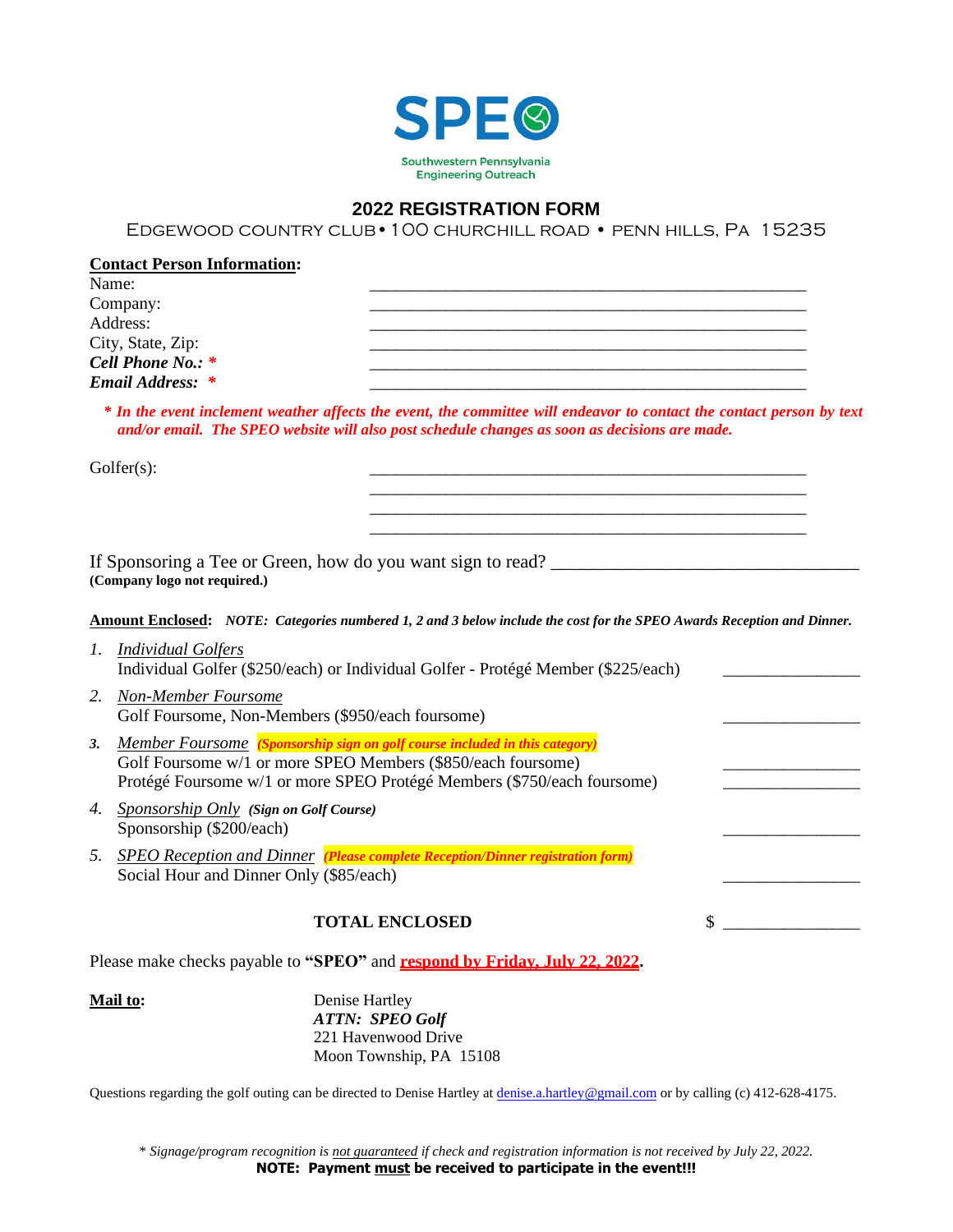

# **2022 SPEO RECEPTION & DINNER REGISTRATION FORM**

## EDGEWOOD COUNTRY CLUB

100 Churchill Road PENN HILLS, PA 15235

## **Monday, August 8, 2022**

5:30 PM SPEO Reception 6:30 PM SPEO Dinner *(Times approximate based on completion of golf)*

## **Contact Person Information:**

Name: 2008. The contract of the contract of the contract of the contract of the contract of the contract of the contract of the contract of the contract of the contract of the contract of the contract of the contract of th Company: \_\_\_\_\_\_\_\_\_\_\_\_\_\_\_\_\_\_\_\_\_\_\_\_\_\_\_\_\_\_\_\_\_\_\_\_\_\_\_\_\_\_\_\_\_\_ Address: \_\_\_\_\_\_\_\_\_\_\_\_\_\_\_\_\_\_\_\_\_\_\_\_\_\_\_\_\_\_\_\_\_\_\_\_\_\_\_\_\_\_\_\_\_\_ City, State, Zip: *Cell Phone No.: \* \_\_\_\_\_\_\_\_\_\_\_\_\_\_\_\_\_\_\_\_\_\_\_\_\_\_\_\_\_\_\_\_\_\_\_\_\_\_\_\_\_\_\_\_\_\_\_\_\_\_\_ Email Address:* \*

*\* In the event inclement weather affects the event, the committee will endeavor to contact the contact person by text and/or email. The SPEO website will also post schedule changes as soon as decisions are made.* 

Name of Dinner Attendees: (Non-Golfers Only)

## **Amount Enclosed:**

*SPEO Reception and Dinner* Social Hour and Dinner (\$85/each) \$

# **TOTAL ENCLOSED** \$

\_\_\_\_\_\_\_\_\_\_\_\_\_\_\_\_\_\_\_\_\_\_\_\_\_\_\_\_\_\_\_\_\_\_\_\_\_\_\_\_\_\_\_\_\_\_ \_\_\_\_\_\_\_\_\_\_\_\_\_\_\_\_\_\_\_\_\_\_\_\_\_\_\_\_\_\_\_\_\_\_\_\_\_\_\_\_\_\_\_\_\_\_

Please make checks payable to **"SPEO"** and **respond by Friday, July 22, 2022.**

**Mail to:** Denise Hartley ATTN: SPEO Reception/Dinner 221 Havenwood Drive Moon Township, PA 15108

> Questions can be directed to Denise Hartley at [denise.a.hartley@gmail.com](mailto:denise.a.hartley@gmail.com) or calling (c) 412-628-4175 or (w) 412-234-4037 (T-W-Th).